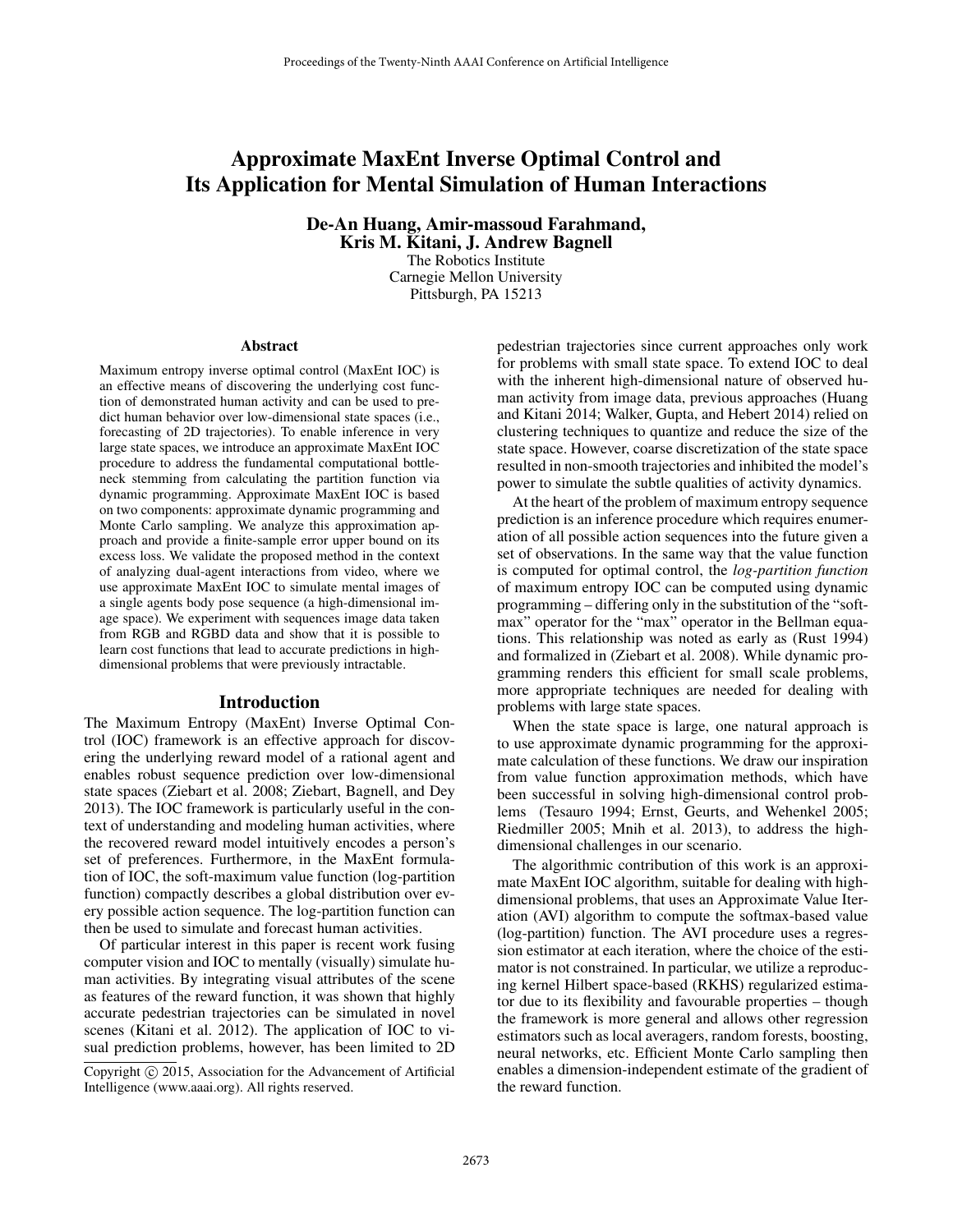The theoretical contribution of this paper is the analysis of this approximate procedure. We provide a finite-sample upper bound guarantee on the excess loss, i.e., the loss of our approximate procedure compared to an "ideal" MaxEnt IOC procedure without any approximation in the computation of the log-partition function or the feature expectation.

#### IOC for High-Dimensional Problems

The problem of the inverse optimal control (also known as inverse reinforcement learning) is to recover an agent's (or expert's) reward function given a controller or policy (or samples from the agent's behavior) when the dynamics of the process is known.

To describe our approach to IOC, which is based on the Maximum Entropy Inverse Optimal Control of (Ziebart, Bagnell, and Dey 2013), we first define a parametric-reward Markov Decision Process ( $\theta$ -MDP).  $\theta$ -MDP is defined as a tuple  $(X, \mathcal{A}, \mathcal{P}, g, \theta)$ , where X is a measurable state space (e.g.,  $\mathbb{R}^D$ ), A is a finite set of actions,  $\mathcal{P}: \mathcal{X} \times \mathcal{A} \to \mathcal{M}(\mathcal{X})$ is the transition probability kernel,  $g : \mathcal{X} \times \mathcal{A} \rightarrow \mathbb{R}^d$  is a mapping from state-action pairs to feature vectors of dimension  $\ddot{d}$ , and  $\theta \in \mathbb{R}^d$  parametrizes the reward.<sup>1</sup> We consider  $\theta$ -MDPs with finite horizon of T. For notational convenience, given a sequence  $z_{1:T} = (z_1, \ldots, z_T)$ , we denote  $\underline{f}(z_{1:T}) = \sum_{t=1}^{T} \underline{g}(z_t)$ . In IOC, we assume that  $P$  is known (or estimated separately).

Consider a set of demonstrated trajectories  $\mathcal{D}_n$  =  $\{Z_{1}^{(i)},$  $\sum_{1:T}^{(i)}\sum_{i=1}^{n}$  with each trajectory  $Z_{1:T} = (Z_1, \ldots, Z_T) \sim \zeta$ with  $Z_t = (X_t, A_t)$  and  $\zeta$  being an unknown distribution over the set of trajectory. Also denote  $\nu \in \mathcal{M}(\mathcal{X})$  as the distribution of  $X_1$ . We assume that this initial distribution is known. For a policy  $\pi$ , denote  $P_{\pi}(Z_{1:T})$  as the distribution induced by following policy  $\pi$ . In the discrete state case,  $P_{\pi}(Z_{1:T}) = \prod_{t=1}^{T-1} \mathcal{P}(X_{t+1}|X_t, A_t) \pi(A_t|X_t)$  (and similarly for continuous state spaces). Define the *causal conditioned probability*  $\mathbb{P} \{A_{1:T} | X_{1:T} \} = \prod_{t=1}^{T} \mathbb{P} \{A_t | X_t \} =$  $\prod_{t=1}^{T} \pi_t(A_t|X_t)$ , which reflects the fact that future states do not influence earlier actions (compare with conditional probability  $\mathbb{P} \{A_{1:T} | X_{1:T} \}$ ). We define the *causal entropy*  $H_{\pi}$  as  $H_{\pi} = \mathbb{E}_{P_{\pi}(Z_{1:T})}[-\log \mathbb{P} \{A_{1:T} || X_{1:T}\}].$ 

The primal optimization problem in Maximum Entropy Inverse Optimal Control estimator (Ziebart, Bagnell, and Dey 2013) is

$$
\arg\max_{\pi} H_{\pi} (A_{1:T} || X_{1:T})
$$
\n
$$
\text{s.t.} \qquad \mathbb{E}_{P_{\pi}(Z_{1:T})} [f(Z_{1:T})] = \frac{1}{n} \sum_{i=1}^{n} f(Z_{1:T}^{(i)}) .
$$
\n(1)

The motivation behind this objective function is to find a policy  $\pi$  whose induced expected features,  $\mathbb{E}_{P_{\pi}(Z_1; T)}\left[\underline{f}(\check{Z}_{1:T})\right]$ , matches the empirical feature count of the agent, that is  $\frac{1}{n} \sum_{i=1}^{n} \underline{f}(Z_{1:T}^{(i)})$  $\binom{1}{1:T}$ , while not committing to any distribution beyond what is implied by the data. The dual of this constrained optimization problem is (Theorem 3 of (Ziebart, Bagnell, and Dey 2013))

$$
\min_{\theta \in \mathbb{R}^d} \log \mathcal{Z}_{\theta} - \left\langle \theta, \frac{1}{n} \sum_{i=1}^n \underline{f}\left(Z_{1:T}^{(i)}\right) \right\rangle, \tag{2}
$$

in which  $\log \mathcal{Z}_{\theta}$  is the log-partition function. For notational compactness, define  $\hat{b}_n, \bar{b} \in \mathbb{R}^d$  as  $\hat{b}_n = \frac{1}{n} \sum_{i=1}^n \underline{f}(Z_{1:T}^{(i)})$  $\binom{[i]}{1:T}$ and  $\bar{b} = \mathbb{E}_{Z_1, T \sim \zeta} [f(Z_{1:T})]$ . The vector  $\bar{b}$  is the true expected feature of the agent, which is unknown.

A key observation is that one might calculate  $\log \mathcal{Z}_{\theta}$  using a Value Iteration (VI) procedure: For any  $\theta \in \mathbb{R}^d$ , define  $r_t(x,a) = r(x,a) = \langle \theta, g(x,a) \rangle$ , and perform the following VI procedure: Set  $Q_T = r_T$ , and for  $t = T - 1, \ldots, 1$ ,

$$
Q_t(x,a) = r_t(x,a) + \int \mathcal{P}(dy|x,a)V_{t+1}(y),\tag{3}
$$

$$
V_t(x) = \text{soft max}(Q_t(x, \cdot) \triangleq \log \left( \sum_{a \in \mathcal{A}} \exp(Q_t(x, a)) \right).
$$

We compactly write  $Q_t = r_t + \mathcal{P}^a V_{t+1}$ , where  $\mathcal{P}^a(\cdot|x) =$  $\mathcal{P}(\cdot|x,a)$ .

It can be shown that  $\log \mathcal{Z}_{\theta} = \mathbb{E}_{\nu} [V_1(X)]$ . Also the Max-Ent policy solution to (1), which is in the form of Boltzmann distribution, is  $\pi_t(a|x) = \pi_{t,\theta}(a|x) = \frac{\exp(Q_t(x,a))}{\sum_{a' \in \mathcal{A}} \exp(Q_t(x,a))}$  $\exp(Q_t(x,a) - V_t(x)).$ 

Instead of (2), we aim to solve the following regularized dual objective

$$
\min_{\theta \in \mathbb{R}^d} L(\theta, \hat{b}_n) \triangleq \log \mathcal{Z}_{\theta} - \langle \theta, \hat{b}_n \rangle + \frac{\lambda}{2} ||\theta||_2^2, \quad (4)
$$

which can be interpreted as a relaxation of the constraints in the primal as shown by (Dudík, Phillips, and Schapire 2004; Altun and Smola 2006). Adding a regularization has a Bayesian interpretation too, and corresponds to having a prior over parameters.

It can be shown that  $\nabla_{\theta} \log \mathcal{Z}_{\theta} = \mathbb{E}_{P_{\pi}(Z_{1:T})} \left[ f(Z_{1:T}) \right]$ with  $X_1 \sim \nu$ , so the gradient of the loss function, which can be used in a gradient-descent-like procedure, is

$$
\nabla_{\theta} L(\theta, \hat{b}_n) = \mathbb{E}_{P_{\pi}(Z_{1:T})} \left[ \underline{f}(Z_{1:T}) \right] - \hat{b}_n + \lambda \theta \quad (5)
$$

For problems with large state space, the exact calculation of the log-partition function  $\log \mathcal{Z}_{\theta}$  is infeasible as is the calculation of the the expected features  $\mathbb{E}_{P_{\pi}(Z_1; T)} [f(Z_1; T)].$ 

Nonetheless, one can aim to approximate the log-partition function and estimate the expected features. We use two key insights to design an algorithm that can handle large state spaces. The first is that one can approximate the VI procedure of (3) using function approximators. The Approximate Value Iteration (AVI) procedure has been successfully used and theoretically analyzed in the Approximate Dynamic Programming and RL literature (Ernst, Geurts, and Wehenkel 2005; Riedmiller 2005; Munos and Szepesvári 2008).

The second insight, which is also used in some previous work such as (Vernaza and Bagnell 2012), is that one can estimate an expectation by Monte Carlo sampling and the error behavior would be  $O(\frac{1}{\sqrt{2}})$  $\frac{1}{\overline{N}}$ ) (for N independent trajectories),

 ${}^{1}\mathcal{M}(\Omega)$  is the set of probability distributions over  $\Omega$ .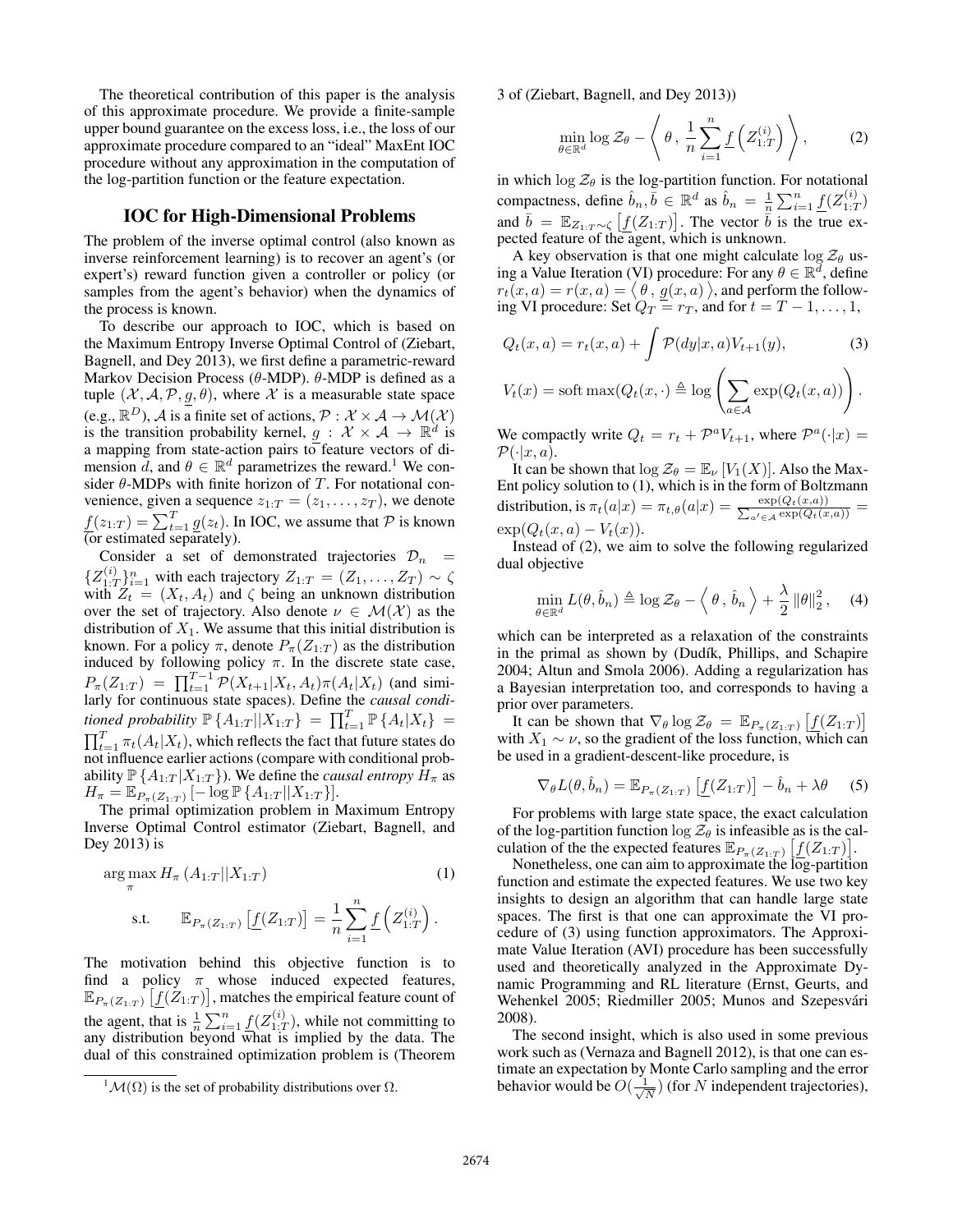#### Algorithm 1 – Backward pass

$$
\mathcal{D}_{m}^{(t)} = \left\{ (X_i, A_i, R_i^t, X_i') \}_{i=1}^{m}, R_i^t = \left\langle \theta, \underline{g}(X_i, A_i) \right\rangle
$$
  
\n
$$
\hat{Q}_T \leftarrow 0
$$
  
\nfor  $t = T - 1, ..., 2, 1$  do  
\n
$$
Y_i^t = R_i^t + \text{soft } \max \hat{Q}_{t+1}(X_i', \cdot)
$$
  
\n
$$
\hat{Q}_t \leftarrow \operatorname{argmin}_{Q} \frac{1}{m} \sum_{i=1}^{m} |Q(X_i, A_i) - Y_i^t|^2 + \lambda_{Q,m} ||Q||_{\mathcal{H}}^2
$$
  
\n
$$
\hat{\pi}_t(a|x) \propto \exp(\hat{Q}(x, a))
$$
  
\nend for

which is a dimension-free rate. These procedures are summarized in Algorithms 1 and 2. We describe each of them in detail.

To perform AVI, we use samples in the form of  $\mathcal{D}_m^{(t)} =$  $\{(X_i, A_i, R_i, X_i'\}_{i=1}^m \text{ with } X_i \sim \eta \in \mathcal{M}(\mathcal{X}), A_i \sim \pi_b(X_i),$  $\hat{R}_i \sim \mathcal{R}(\cdot | X_i)$ , and  $\hat{X}'_i \sim \mathcal{P}(\cdot | X_i, A_i)$ . Here  $\pi_b$  is a behavior policy.<sup>2</sup> Given these samples, one can estimate  $Q_t$  with  $\hat{Q}_t$ by solving a regression problem in which the input variables are  $Z_i = (X_i, A_i)$  and the target values are  $R_i + \hat{V}_{t+1}(X'_i)$ , and  $\hat{V}_{t+1} = \log \left( \sum_{a \in \mathcal{A}} \exp(\hat{Q}_{t}(x, a)) \right)$ . That is,

$$
\hat{Q}_t \leftarrow \text{Regress}\left( \left\{ \left( (X_i, A_i), R_i + \hat{V}_{t+1}(X'_i) \right) \right\}_{i=1}^m \right).
$$

Let us define  $\tilde{Q}_t = r_t + \mathcal{P}^a \hat{V}_{t+1}$  and note that  $\mathbb{E}\left[R_i + \hat{V}_{t+1}(X_i')|(X_i, A_i)\right] = \tilde{Q}_t(X_i, A_i)$ , i.e.,  $\tilde{Q}_t$  is the target regression function. We will shortly see that the quality of approximation, which is quantified by  $\varepsilon_{\rm reg}(t) \triangleq \|\hat{Q}_t-{\bf k}\|$  $\tilde{Q}_t \|_2$ , affects the excess error of approximate MaxEnt IOC procedure. One way to improve this error is by using powerful regression estimator such as the regularized least-squares estimators, similar to Regularized Fitted Q-Iteration (Farahmand et al. 2009):

$$
\hat{Q}_t \leftarrow \underset{Q \in \mathcal{F}^{|\mathcal{A}|}}{\operatorname{argmin}} \frac{1}{m} \sum_{i=1}^m \left| Q(X_i, A_i) - \left( R_i + \hat{V}_{t+1}(X_i') \right) \right|^2 + \lambda_{Q,m} J(Q).
$$

Here  $\mathcal{F}^{|\mathcal{A}|}$  is the set of action-value functions,  $J(Q)$  is the regularization functional, which allows us to control the complexity, and  $\lambda_{Q,m} > 0$  is the regularization coefficient. The regularizer  $J(Q)$  measures the complexity of function Q. Different choices of  $\mathcal{F}^{|\mathcal{A}|}$  and J lead to different notions of complexity, e.g., various definitions of smoothness, sparsity in a dictionary, etc. For example,  $\mathcal{F}^{|\mathcal{A}|}$  could be a reproducing kernel Hilbert space (RKHS) and J its corresponding norm, i.e.,  $J(Q) = ||Q||^2_{\mathcal{H}}$ . The AVI procedure with the RKHS-based formulation is summarized in Algorithm 1. Note that one may use any other regression method in this algorithm, and the theory would still hold.

To estimate  $\mathbb{E}_{P_{\pi}(Z_{1:T})}\left[\underline{f}(\check{Z}_{1:T})\right]$  we may use Monte Carlo sampling: Draw a sample state from the initial distribution  $\nu$  and then follow the sequence of policies  $\pi_t$  and

| <b>Algorithm 2</b> – Forward pass |  |  |  |
|-----------------------------------|--|--|--|
|-----------------------------------|--|--|--|

 $\underline{f} \leftarrow 0$ repeat  $\hat{X}_1 \sim \nu$ for  $t = 1, \ldots T - 1$  do  $\hat{A}_t \sim \hat{\pi}_t(\cdot | \hat{X}_t), f \mid = g^t(\hat{X}_t, \hat{A}_t)$  $\hat{X}_{t+1} \sim \mathcal{P}(\cdot|\hat{X}_t, \hat{A}_t)$ end for until  $N$  sample paths  $\underline{f} \leftarrow \frac{1}{N} \underline{f}$  (estimated log-partition function gradient)

count the features along the trajectory. Repeat this procedure N times (Algorithm 2). Because of the approximation of AVI, we do not have  $Q_t$  and consequently  $\pi_t$ , so we use  $\hat{Q}_t$ and its corresponding Boltzmann policy  $\hat{\pi}_t$ . Therefore, instead of finding  $\hat{\theta}_n$  minimizing the loss, i.e.,  $\nabla_{\theta}L(\hat{\theta}_n, \hat{b}_n) =$ 0, we find a  $\tilde{\theta}_n$  that makes the following "distorted" gradient of loss zero:

$$
\nabla_{\theta}\tilde{L}(\theta,\hat{b}_n) = \frac{1}{N} \sum_{i=1}^{N} \underline{f}\left(\hat{Z}_{1:T}^{(i)}\right) - \hat{b}_n + \lambda\theta,\qquad(6)
$$

where  $\hat{Z}_{1:T}^{(i)} \sim P_{\hat{\pi}}(Z_{1:T})$ . This causes some error in the estimation of  $\mathbb{E}_{P_{\pi}(Z_1; \tau)} [f(Z_1; \tau)].$  Also note that we do not have the true expected feature  $\bar{b}$ , but only  $\hat{b}_n$ . We would like to compare the loss of our procedure, that is  $L(\tilde{\theta}_n,\hat{b}_n)$ , compared to the best possible loss assuming that the log-partition function could be solved exactly, the expectation was calculated exactly, and the true expected feature vector was available, i.e.,  $\min_{\theta \in \mathbb{R}^d} L(\theta, \overline{b})$ . The appendix in the supplementary material is devoted to the analysis of these sources of error in the quality of the obtained solution. Here we only report the main result.

Before presenting the result, we require a few more definitions. For  $\theta, b \in \mathbb{R}^d$ , define  $L(\theta, b) = \log \mathcal{Z}_{\theta} - \langle \theta, b \rangle +$  $\frac{\lambda}{2} ||\theta||_2^2$ . Let  $\theta^* \leftarrow \text{argmin}_{\theta \in \mathbb{R}^d} L(\theta, \bar{b})$  and  $\tilde{\theta}_n$  be the solution of  $\nabla_{\theta}\tilde{L}(\tilde{\theta}_n, \hat{b}_n) = 0$ . We use  $\|g(z)\|_p$   $(1 \le p \le \infty)$  to denote the usual vector space  $l_p$ -norm and we define  $||g||_{p,\infty} =$  $\sup_z ||g(z)||_p$ . We also define the following concentrability coefficients, similar to (Kakade and Langford 2002; Munos 2007; Farahmand, Munos, and Szepesvári 2010).

Definition 1 (Concentrability Coefficient of the Future-State Distribution). *Given*  $\mu_1, \mu_2 \in \mathcal{M}(\mathcal{X})$ ,  $k \geq 0$ , and an arbitrary sequence of policies  $(\pi_i)_{i=1}^k$ , let  $\mu_1 \mathcal{P}^{\pi_1} \dots \mathcal{P}^{\pi_k} \in$  $\mathcal{M}(\mathcal{X})$  denote the future-state distribution obtained when *the first state is distributed according to*  $\mu_1$  *and then we follow the sequence of policies*  $(\pi_i)_{i=1}^k$ . Define  $C_{\mu_1,\mu_2}(k) \triangleq$  $\sup_{\pi_1,...,\pi_k}$   $\|\frac{d(\mu_1 \mathcal{P}^{\pi_1} ... \mathcal{P}^{\pi_k})}{d\mu_2}\|$  $\frac{a_{1}...b_{k}}{a_{\mu_2}}\|_{\infty}.$ 

**Theorem 1.** *Fix*  $\delta > 0$ *. Suppose that the excess error of the regression estimate at each time step*  $t = 1, \ldots, T - 1$ *is upper bounded by*  $\varepsilon_{reg}(t) \geq \|\hat{Q}_t - \tilde{Q}_t\|_{2,2(\eta)}$ *. Choose an arbitrary*  $\mu \in \mathcal{M}(\mathcal{X})$ *. Define*  $\varepsilon^2 \triangleq ||g||$ 2  $\int_{1,\infty}^{2} (T +$  $1\left[\frac{|\mathcal{A}|^2}{4}\right]$  $\frac{4 \vert^{2}}{4} \sum_{t=1}^{T-1} (T+1-t)^{3} C^{2}_{\nu,\mu}(t-1) \sum_{k=0}^{T-t} C_{\mu,\eta}(k) \varepsilon_{reg}^{2}(t+1)$  $k) + 4T \left( \frac{8 \ln(2/\delta)}{N} + \frac{1}{N} \right)$ . The excess loss is then upper

<sup>&</sup>lt;sup>2</sup>In general, the distribution  $\eta$  used for the regression estimator is different from  $\zeta$ . Furthermore, for simplicity of presentation and analysis, we assume that  $\eta$  is fixed for all time steps, but this is not necessary. In practice one might choose to use  $\mathcal{D}_m^{(t)} = \mathcal{D}_n^{(t)}$ extracted from the demonstrated trajectories  $\mathcal{D}_n$ .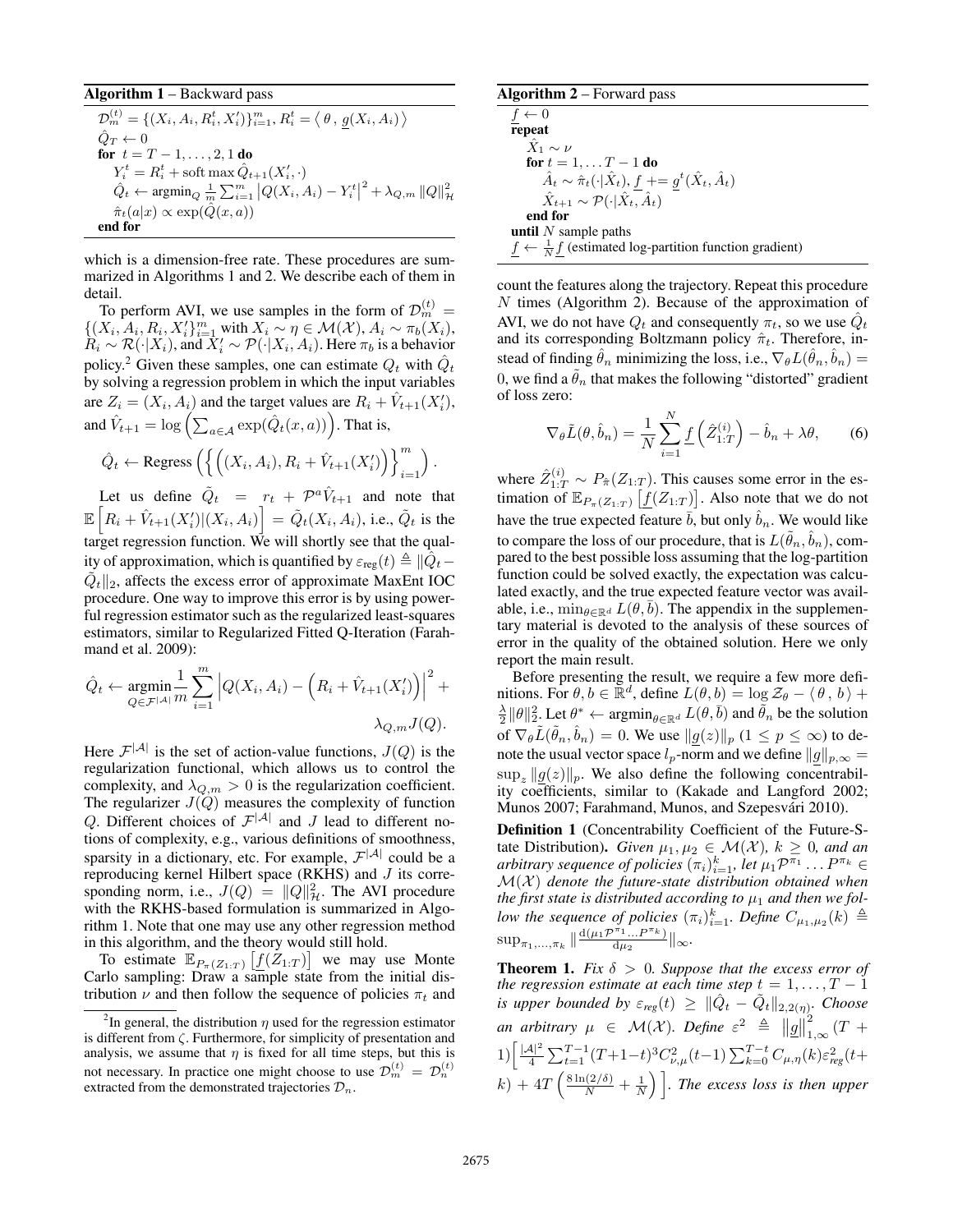*bounded by*

$$
L(\tilde{\theta}_n, \bar{b}) - L(\theta^*, \bar{b}) \le \frac{16 \left\|g\right\|_{2,\infty}^2 T\left(\frac{16 \ln(2/\delta)}{n} + \frac{2}{n}\right)}{\lambda} + \frac{2\sqrt{2} \left\|g\right\|_{2,\infty} \sqrt{T}\left(\sqrt{\frac{8 \ln(2/\delta)}{n} + \frac{1}{\sqrt{n}}}\right)\varepsilon}{\lambda} + \frac{\varepsilon^2}{2\lambda},
$$

*with probability at least*  $1 - \delta$ *.* 

Notice the effect of the number of demonstrated trajectories *n* and the value of  $\varepsilon$  on the excess loss  $L(\tilde{\theta}_n, \bar{b})$  –  $\min_{\theta} L(\theta, \overline{b})$ . By increasing n, the first two terms in the upper bound decreases with a dominantly  $O(\frac{\varepsilon}{\lambda\sqrt{n}})$  behavior. The value of  $\varepsilon$  depends on several factors including the regression errors  $\varepsilon_{reg}(t)$ , the number of Monte Carlo trajectories N used in the Forward pass, and the behavior of MDP characterized by the concentrability coefficients.

The regression error depends on the regression estimator we use, the number of samples  $m$ , and the intrinsic difficulty of the regression problem characterized by its smoothness, sparsity, etc. For instance, if the input space  $\mathcal X$  is  $D$ dimensional and the regression function is  $k$ -times smooth, i.e., it belongs to the Sobolev space  $\mathbb{W}^k(\mathbb{R}^D)$ , the error  $\varepsilon_{\text{reg}}$ of the optimal estimator has  $O(m^{-\frac{k}{2k+D}})$  behavior. The regularized least-squares estimators can achieve optimal error rate for a large class of problems including Sobolev spaces and many RKHSs. More examples of these standard results in the statistical learning theory are reported by  $(Gy\ddot{o}r\ddot{f})$  et al. 2002; Steinwart and Christmann 2008). We would like to emphasize that the analysis here is not for a specific regression estimator and one may use decision trees, random forest, deep neural networks, etc. for the task of regression.

# Mental Simulation of Human Interactions

We validate our approach in the context of analyzing dualagent interactions from video, in which the actions of one person are used to predict the actions of another (Huang and Kitani 2014). The key idea is that dual-agent interactions can be modelled as an optimal control problem, where the actions of the initiating agent induces a cost topology over the space of reactive poses – a space in which the reactive agent plans an optimal pose trajectory. Therefore, IOC can be applied to recover this underlying reactive cost function, which allows us to simulate mental images of the reactive body pose.

A visualization of the setting is shown in Figure 1. As shown in the figure, the ground truth sequence contains both the true reaction sequence  $q_{1:T} = (q_1, \ldots, q_T)$  on the left hand side (LHS) and the pose sequence of the initiating agent (obervation)  $o_{1:T} = (o_1, \ldots, o_T)$  on the right hand side (RHS). At training time,  $n$  demonstrated interaction pairs  $\{q_{1:7}^{(i)}\}$  $\{i\}_{1:T}^{(i)}\}_{i=1}^{n}$  and  $\{o_{1:T}^{(i)}\}$  $\binom{i}{1:T}$  are provided to learn the reward model of human interaction. At test time, only the initiating actions on the RHS  $o_{1:T}$  are observed, and we perform inference over the previously learned reactive model to obtain an optimal reaction sequence  $x_{1:T}$ .

We follow (Huang and Kitani 2014) and model dual-agent interaction as a MDP in the following way. We use a high-



Figure 1: Examples of ground truth, partial observation, and visual simulation over occluded regions.

dimensional HOG (Dalal and Triggs 2005) feature of an image patch around a person as our state (pose) representation (Figure 2). The HOG feature is weighted by the probability of the foreground to filter out the background. This results in a continuous vector of 819 dimensions ( $64 \times 112$  bounding box). The actions are defined as the transition between states (poses), which are *deterministic* because we assume humans have perfect control over their body and one action will deterministically bring the pose to the next state.

The features define the expressiveness of our cost function and are crucial to our method in modeling the dynamics of human interaction. We assume that the pose sequence  $o_{1:T}$  of the initiating agent is observable on the RHS. For each frame t, we compute different features  $g_t(x, a) =$  $(g_t^1, \ldots, g_t^d)$  from the sequence  $o_{1:T}$ . We modified the discrete features in (Huang and Kitani 2014) to adapt them to our approximate MaxEnt IOC for continuous state space.

*Cooccurrence.* Given a pose  $o_t$  on the RHS, we want to know how often a reactive pose  $x_t$  occurs on the LHS. This can be captured by the cooccurrence probability of poses on both LHS and RHS. We use kernel density estimation (Gaussian kernel with bandwidth 0.5) to approximate the cooccurrence probability  $P_{co}(x, o)$  of LHS pose x and RHS pose  $o$ . Given a RHS pose  $o$ , we use the conditional probability  $P_{co}(x|o)$  as our cooccurrence feature  $g_t^1(x, a)$ .

*Transition.* We want to know what actions will occur at a pose  $x$ , which model the probable transitions between consecutive states. Therefore, the second feature is the transition probability  $g_t^2(x, a) = P_{tr}(x_a|x)$ , where  $x_a$  is the state we will get to by performing action  $a$  at state  $x$ . Again, we use kernel density estimation to approximate  $P_{tr}(x_a|x)$ .

*Smoothness.* In addition to transition statistics from the training data, it is unlikely that the centroid position of human will change drastically between 2 frames and actions that induce high centroid velocity should be penalized. Therefore, we use the *smoothness* feature as  $g_t^3(x, a)$  =  $1 - \sigma(|v(x, a)|)$ , where  $\sigma(\cdot)$  is the sigmoid function, and  $v(x, a)$  is the centroid velocity of action a at state x. These two features are independent of time step t.

*Symmetry.* In addition to the magnitude of centroid velocity, the relative velocity of the interacting agents is informative fir the current interaction. For example, in the hugging activity, the agents are approaching each other and will have a negative relative sign of centroid velocity. Therefore, we define two relative velocity features *attraction* and *repulsion* based on its sign. The feature *attraction*  $g_t^4(x, a) = 1$  if and only if the interacting agents are moving in a symmetric way. We also define a complementary feature *repulsion*  $g_t^5(x, a)$ , which captures the case when the agents repel each other.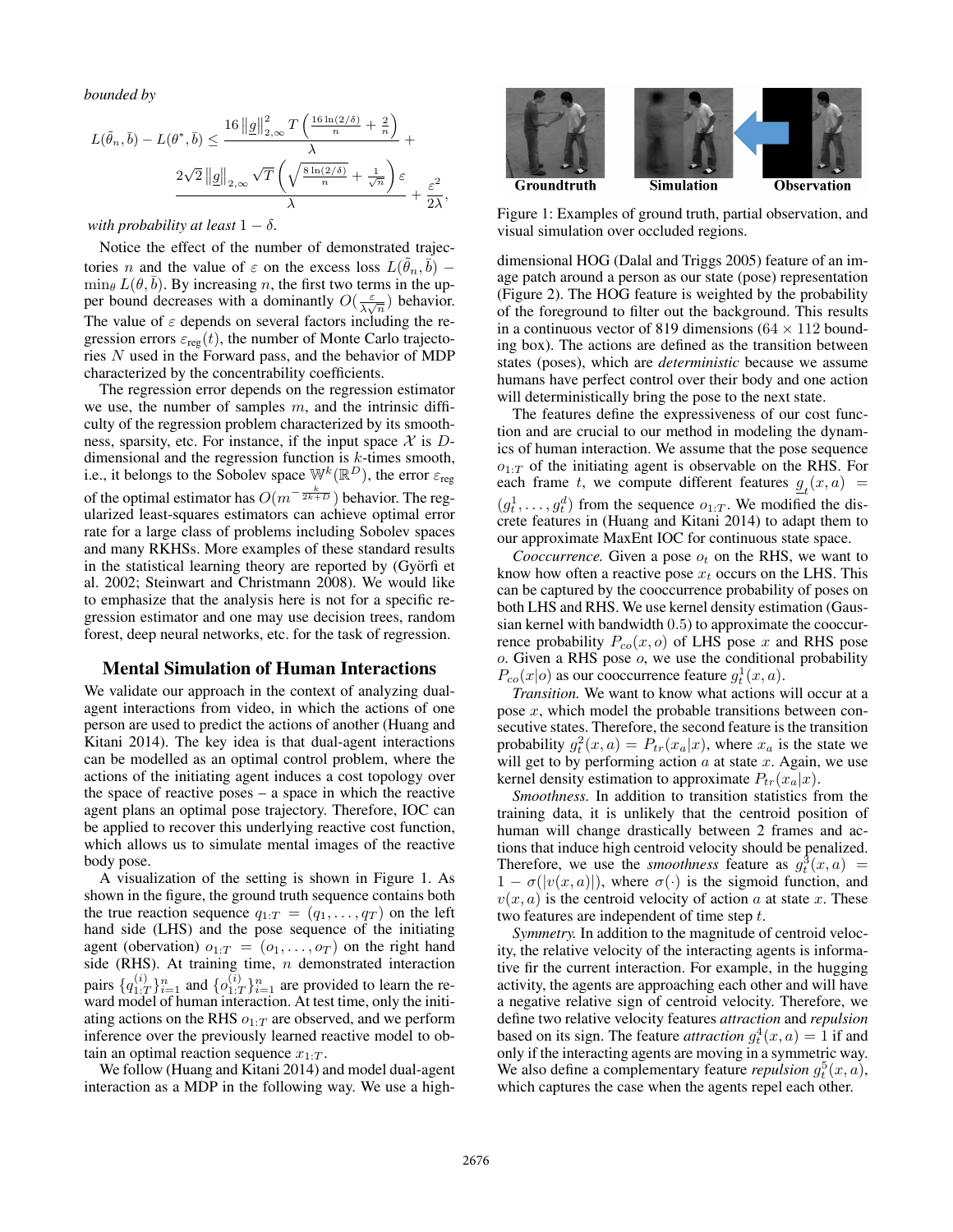

(a) Input image (b) Foreground map (c) HOG

Figure 2: 819-d HOG features (c) are weighted by the foreground map (b) and extracted from the original image (a).

# Experiments

Given two people interacting, we observe only the actions of the initiator on the right hand side (RHS) and attempt to simulate the reaction on the left hand side (LHS). Since the ground truth distribution over all possible reaction sequences is not available, we measure how well the learned policy is able to describe the single ground truth pose sequence. For evaluation, we used videos from three datasets, *UT-interaction 1*, *UT-interaction 2* (Ryoo and Aggarwal 2010), and *SBU Kinect Interaction Dataset* (Yun et al. 2012) where the UTI datasets consist of only RGB videos, and SBU dataset consists of RGB-D (color plus depth) human interaction videos. In each interaction video, we occlude the ground truth reaction  $q_{1:T} = (q_1, \ldots, q_T)$  on the LHS, observe  $o_{1:T} = (o_1, \ldots, o_T)$  the action of the initiating agent on the RHS, and attempt to visually simulate  $q_{1:T}$ .

### Metrics and Baselines

We compare the ground truth sequence with the learned policy using two metrics. The first one is probabilistic, which measures the probability of performing the ground truth reaction under the learned policy. A higher probability means the learned policy is more consistent with the ground truth reaction. We use the Negative Log-Likelihood (NLL):

$$
-\log P(q_{1:T}|o_{1:T}) = -\sum_{t} \log P(q_t|q_{t-1}, o_{1:T}), \quad (7)
$$

as our metric. In a MDP,  $P(q_t|q_{t-1}, o_{1:T})$  =  $\pi_{t-1}(a_{t-1}|q_{t-1})$ , where the action  $a_{t-1}$  brings  $q_{t-1}$  to  $q_t$ . The second metric is deterministic, which directly measures the physical HOG distance (or joint distances for the skeleton video) of the ground truth reaction  $q_{1:T}$  and the reaction simulated by the learned policy. The deterministic metric is the average image feature distance (AFD)

$$
\frac{1}{T} \sum_{t} ||q_t - x_t||^2
$$
\n(8)

where  $x_t$  is the resulting reaction pose at frame t.

For model evaluation, we select four baselines to compare with the proposed method. The first baseline is the per frame nearest neighbor (NN) (Cover and Hart 1967), which only uses the *co-occurrence* feature at each frame *independently* and does not take into account the temporal context of states. For each observation  $o_t$ , we find the corresponding nearest LHS state with the highest cooccurrenceas  $x_t^{NN} = \arg \max_x \hat{P}_{co}(x|o_t).$ 

The second baseline is the hidden Markov model (HMM) (Rabiner and Juang 1986), which has been widely used to

Table 1: AFD and NLL per activity category for UTI

| AFD/NLL | <b>NN</b> | <b>HMM</b> | <b>DMDP</b> | KRI.     | <b>Ours</b> |
|---------|-----------|------------|-------------|----------|-------------|
| shake   | 4.57/447  | 5.99/285   | 4.33/766    | 5.26/467 | 4.08/213    |
| hug     | 4.78/507  | 8.89/339   | 3.40/690    | 4.11/475 | 3.53/239    |
| kick    | 6.29/283  | 6.03/184   | 5.34/476    | 5.94/286 | 3.92/197    |
| point   | 3.38/399  | 6.16/321   | 3.20/714    | 3.66/382 | 3.06/391    |
| punch   | 3.81/246  | 5.85/193   | 4.06/396    | 4.71/254 | 3.44/145    |
| push    | 4.21/315  | 7.73/214   | 3.75/446    | 4.67/324 | 3.94/145    |

recover hidden time sequences given the observation. This fits our goal of simulating the hidden reactions given the observed actions of the initiating agent. HMM is defined by the transition probabilities  $P(x_t|x_{t-1})$  and emission probabilities  $P(o_t|x_t)$ , which are equivalent to our *transition* and *cooccurrence* features. The weights for these two features are always the same in HMM, while our algorithm learns the optimal feature weights  $\theta$ . We use the forward-backward algorithm to compute the likelihood. The optimal state sequence  $x_{1:T}^{HMM}$  is computed by the Viterbi algorithm.

For the third baseline, we quantize the continuous state space into K discrete state by  $k$ -means clustering and apply the discrete Markov decision process (DMDP) inference used in (Kitani et al. 2012). The likelihood for MDP is computed by the stepwise product of the policy executions defined in  $(7)$ .

The forth baseline is the kernel-based reinforcement learning (KRL) (Ormoneit and Sen 2002) value function approximation presented in (Huang and Kitani 2014), which applies kernel regression on a value function learned by MaxEnt IOC to get a continuous value function over the whole state space. For a fair comparison for value function approximation we do not implement the extended meanshift inference proposed in (Huang and Kitani 2014).

#### Performance on 819-D HOG Space

We first evaluate our method on *UT-interaction 1*, and *UTinteraction 2* (Ryoo and Aggarwal 2010) datasets. The UTI datasets consists of RGB videos only, and some examples have been shown in Figure 1. The UTI datsets consist of 6 actions: hand shaking, hugging, kicking, pointing, punching, pushing. Each action has a total of 10 sequences for both datasets. We use 10-fold evaluation as in (Cao et al. 2013). We empirically set  $K = 100$  for k-means and Gaussian kernel with bandwidth 0.5 for kernel density estimation. For the regression estimator in Backward pass (Algorithm 1), we use RKHS-based regularized least-squares estimator with a Gaussian kernel (equivalent to estimating the mean function of a Gaussian process with a Gaussian covariance kernel). We set  $\lambda = \lambda_{Q,n} = 0.05$  as regularization coefficients. The average NLL and image feature distance per activity for each baseline is shown in Table 1. To evaluate the accuracy of our Monte Carlo (MC) sampling algorithm, we compare with the Forward pass in (Kitani et al. 2012) using our learned policy  $\hat{\pi}$  ("Exact" in Table 1 and 2). Empirical results verify that our MC sampling strategy  $(N = 500)$  is able to achieve comparable performance. All optimal control based methods (DMDP and proposed) outperform the other two baselines in terms of image feature distance. Although the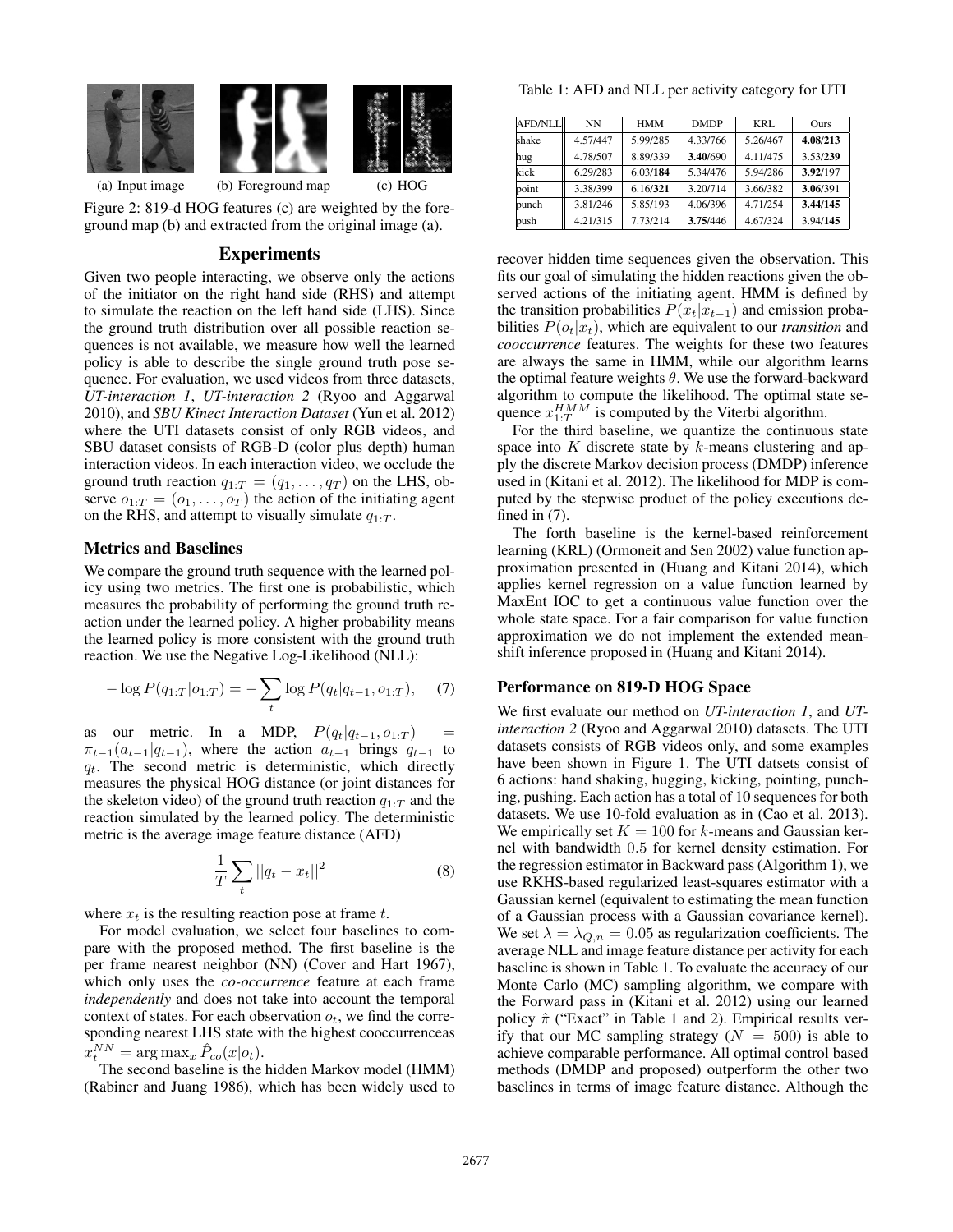

Figure 3: Observation, our simulation result, and the ground truth skeleton images of Kinect in SBU dataset.

MDP is able to achieve a lower image feature distance than NN and HMM, the NLL is worse without proper regularization. Furthermore, the proposed approximate MaxEnt IOC consistently outperforms the KRL value function approximation. Our method directly performs IOC on the continuous state space rather than interpolating value function of discretized state space.

# Performance on 45-D Human Joint Space

We extend our framework to 3D human joint space. We evaluate our method on *SBU Kinect Interaction Dataset* (Yun et al. 2012), in which interactions performed by two people are captured by a RGB-D sensor and tracked skeleton positions at each frame are provided. In this case, the state space becomes a  $15 \times 3$  (joint number times x, y, z) dimensional continuous vector. The SBU dataset consist of 8 actions: approaching, departing, kicking,pushing, shaking hands, hugging, exchanging object, punching. The first two actions (approaching & departing) are excluded from our experiments because the action of the initiating agent is to stand still and provides no information for forecasting. 7 participants performed activities in the dataset and results in 21 video sets, where each set contains videos of a pair of different people performing all interactions. We use 7-fold evaluation, in which videos of one participants are held out for one fold. The average NLL and AFD per activity are shown in Table 2. Again, the proposed model performs best. We note that in this lower-dimensional problem, the quantized model (DMDP) is able to achieve comparable performance.

# **Discussion**

Our experiments demonstrate that it is possible to accurately mentally simulate (extrapolate images of body pose) using the IOC framework. The results are indicative of two important application domains that are enabled by this new framework: (1) anomaly detection and (2) reasoning about activities under heavy occlusion. Since the IOC framework can be used to simulate "typical" or expected sequential visualizations of human activity, they can be compared to observed activity to detect anomalous behavior. The same framework can be used to extrapolate a sequence of human poses even when a person might be fully occluded by exiting the field of the view of the camera or stand behind an obstruction.

The task of learning the underlying reward function of a Markov decision process from observed behavior has been studied as an inverse optimal control problem (Ziebart et al. 2008), also called inverse reinforcement learning (Abbeel and Ng 2004) or structural estimation (Rust 1994). In many approaches, parameters of the reward function are

Table 2: AFD and NLL per activity category for SBU dataset

| AFD/NLL  | NN       | <b>HMM</b> | <b>DMDP</b> | KRI.     | Ours (Exact) |
|----------|----------|------------|-------------|----------|--------------|
| kick     | 0.81/93  | 0.92/92    | 0.65/88     | 0.92/75  | 0.67/58      |
| bush     | 0.51/125 | 0.60/127   | 0.45/119    | 0.61/99  | 0.48/78      |
| shake    | 0.48/149 | 1.41/151   | 0.42/145    | 0.54/121 | 0.42/109     |
| hug      | 0.61/137 | 0.67/137   | 0.48/132    | 0.81/113 | 0.47/96      |
| exchange | 0.63/108 | 3.84/112   | 0.53/104    | 0.74/88  | 0.54/72      |
| bunch    | 0.56/98  | 0.66/99    | 0.48/93     | 0.66/78  | 0.52/67      |

learned in an iterative procedure with repeated calls to a forward control or inference problem (Abbeel and Ng 2004; Ratliff, Bagnell, and Zinkevich 2006; Ziebart et al. 2008), though one may estimate the value function directly (Dvijotham and Todorov 2010) or solve a single large quadratic program (Ratliff, Bagnell, and Zinkevich 2006). The work of (Dvijotham and Todorov 2010), however, is developed for linearly-solvable MDPs, and more general MDPs should first be approximately embedded in the class of linearlysolvable MDPs. In addition, the rewards of linearly-solvable MDPs are assumed to be independent of actions.We follow Ziebart *et al*. (Ziebart et al. 2008; Ziebart, Bagnell, and Dey 2013), who formalized MaxEnt IOC, showing that the softmaximum value function can be efficiently computed with dynamic programming for problems with finite state spaces.

Several approaches for inference and learning in highdimensional problems have been proposed. Computational efficiency is straightforward for linear dynamical systems with quadratic costs (Ziebart 2010). (Dragan and Srinivasa 2012) leverage a related local quadratic approximation of the log-partition function for the forward problem. (Levine and Koltun 2012) learn local reward functions by considering a local linear-quadratic model. (Vernaza and Bagnell 2012) show that in the special case of continuous paths in  $\mathbb{R}^D$  and the reward function of a high-dimensional problem possessing low-dimensional structure, a globally optimal solution can be attained. In contrast with these methods, our framework considers a global approximation and global reward learning not limited to continuous paths in  $\mathbb{R}^D$  (admitting, e.g., discrete variables or stochastic dynamics) nor a low-dimensional reward constraint, and comes with finitesample complexity guarantees.

Our formulation focuses on the prediction of decision, but similar model can also arise from information-theoretical constraints on decision making (Nilim and Ghaoui 2003; Todorov 2006; Theodorou and Todorov 2012). In this context, Monte Carlo sampling has been utilized in (Kappen 2005) to approximate the path integral computation, and function approximation of the desirability function has also been explored in (Todorov 2009; Zhong and Todorov 2011). The contribution of our work, however, lies in the combined application of these approaches to the context of learning a predictive model based on inverse reinforcement learning. Furthermore, we analyze this procedure and provide a finitesample upper bound guarantee on the excess loss.

# Acknowledgments

This research was sponsored in part by the Army Research Laboratory (W911NF-10-2-0061), the National Sci